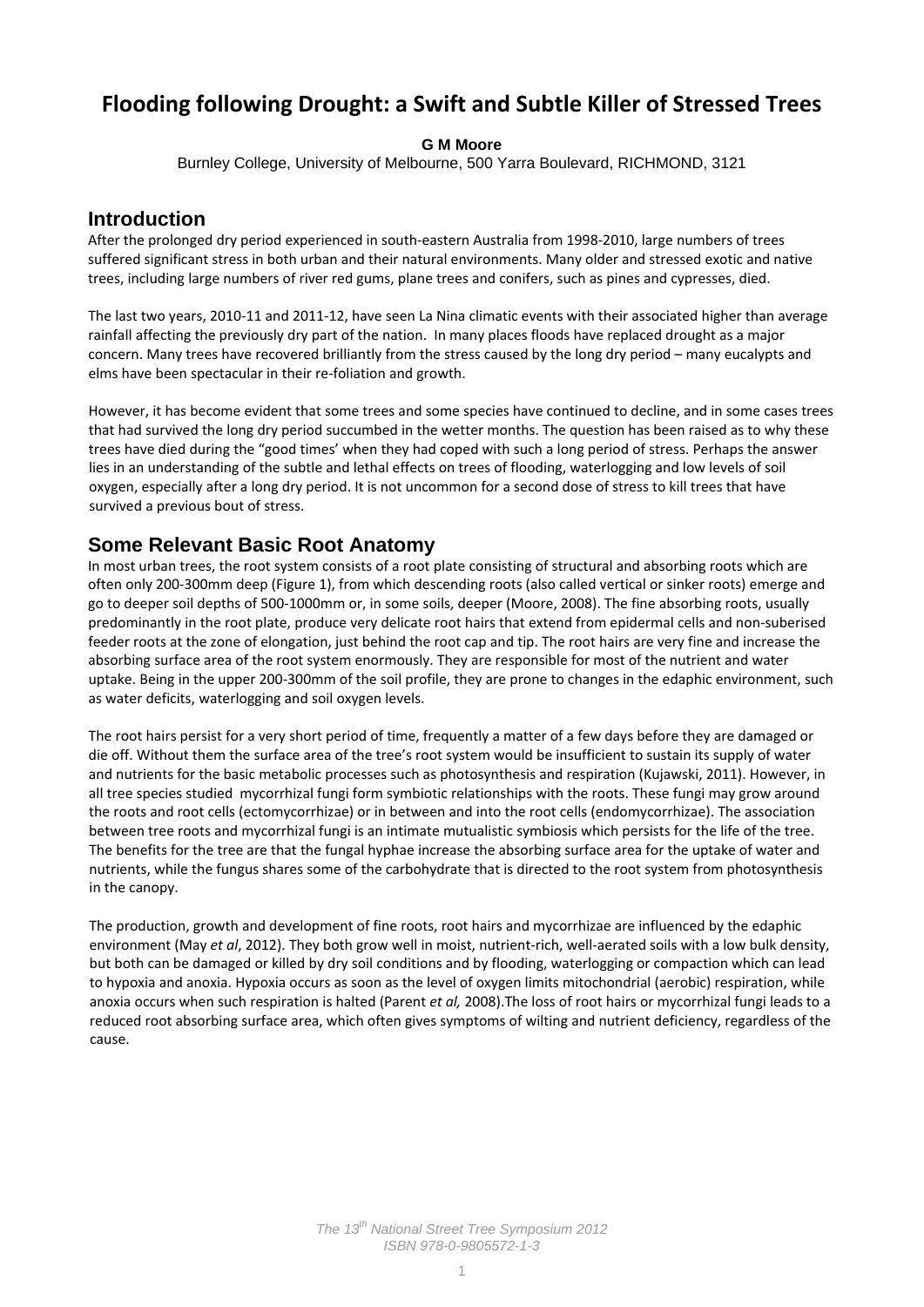

**<sup>1994)</sup>** 

Figure 1. Descending or sinker roots typical of urban tree root systems (Modified from Watson and Neely.

The mycorrhizal relationship with the host tree is very complex, and there may be a number of different fungal species that can form the relationship with the host, but not all are of equal benefit to the tree. In many cases there will be more than one species of fungi in association with the host roots. Furthermore, the benefit of the fungi to the host is not confined to the increased absorbing surface. The suite of mycorrhizal fungi in association with the host often confers a degree of protection on the host from attack by pathogenic fungi. This protection may come from the mycorrhizal fungi outcompeting potential pathogens and making the root surface unavailable for colonisation, but they may also be actively antagonistic to the pathogens.

If edaphic conditions change through drought, flooding or waterlogging and the mycorrhizal fungi cease growing or are reduced, the protection that they afforded the host may also be diminished. This may be part of the explanation as to why a number of trees succumbed to fungal diseases during and immediately after the long dry period.

### **Trees and water**

Water plays a vital role in the life of all terrestrial organisms including plants (Taiz and Zeiger, 2010). Typically the nonwoody biomass of plants is composed of between 70 and 80% water (Lambers, Chapin and Pons, 2008) and, in trees, if the water content of cell walls falls below about 78% its effect on tree physiology is such that the tree will be stressed and may die.

Water uptake in trees is predominantly through the intimate contact of root hairs and mycorrhizal hyphae with the rhizosphere where they have direct contact with the soil water over the very large surface area needed for effective uptake. Mature roots are less permeable or impermeable to water because of the development of an outer layer of protective tissue, called exodermis or hypodermis (Taiz and Zeiger, 2010). Woody roots that have undergone secondary growth are incapable of absorption.

Water is taken up by the root system of the tree, which can be seen as the supply system and passes through the living (symplast) and inert (apoplast) anatomical components of the tree where it can be utilised by cells for metabolism as it passes or is transported through the xylem tissues or as part of the phloem transport to the foliage. Once in the leaves, the water evaporates from the surface of the leaf cells into the surrounding atmosphere mainly through stomatal apertures. The combined evaporation of water and its metabolic use constitute the demand side of the tree's water balance equation.

While the role of water in transpiration is often well understood by those managing trees, its roles in osmoregulation and metabolism are often forgotten. The availability of water can significantly impact on the uptake of nutrients, the transportation of metabolites and the efficiency and effectiveness of basic physiological processes, such as photosynthesis and respiration. Tees cannot survive and grow without assimilating carbon dioxide, which makes them vulnerable to drought because it is inevitably accompanied by loss of water through transpiration (Pate and McComb, 1981).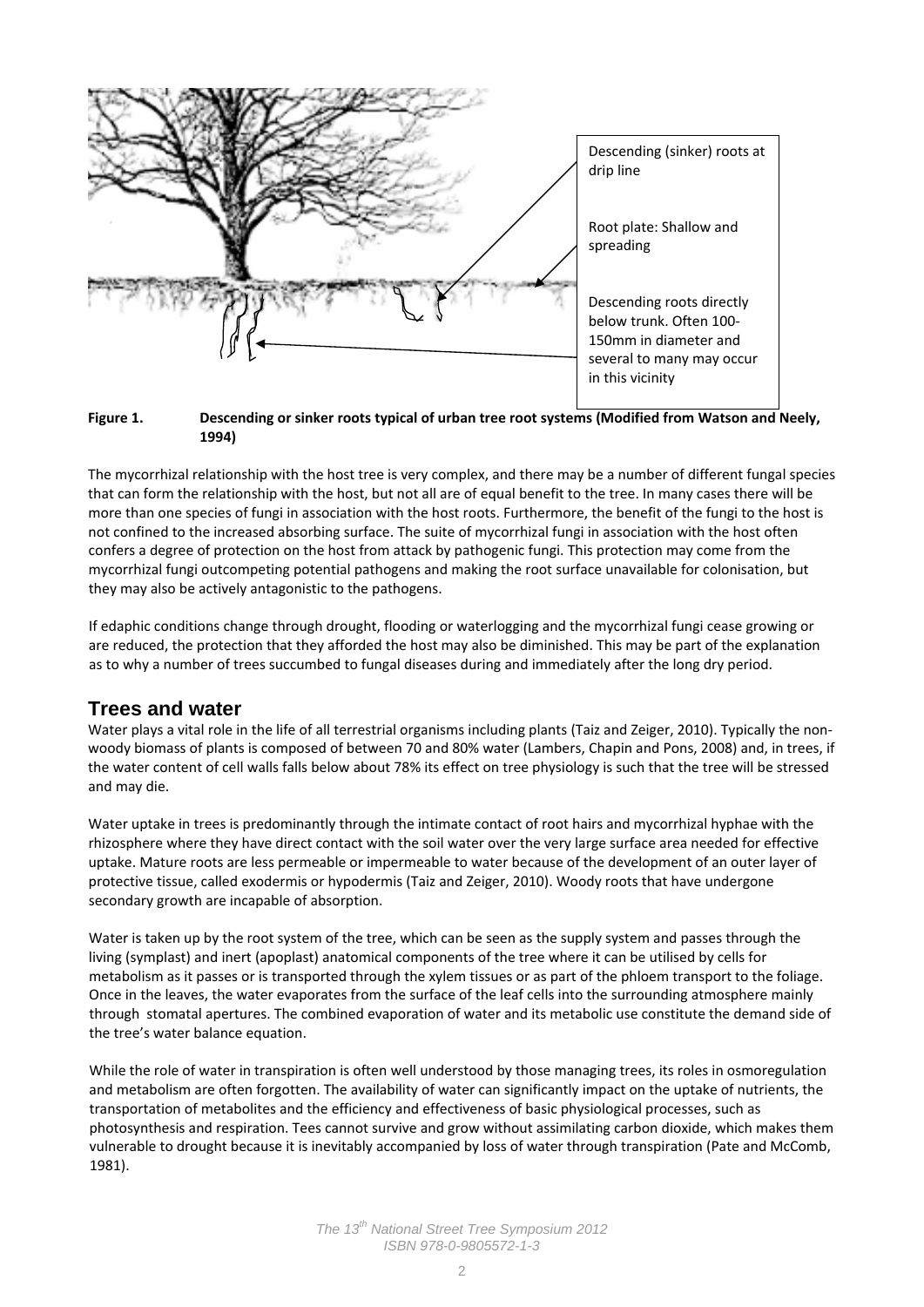Water stress can occur through either too little or too much soil water, both of which can reduce the rates of physiological processes, such as photosynthesis, respiration and protein synthesis (Lambers *et al*, 2008). Drought, flooding and waterlogged soil can have profound effects on energy (ATP, the energy rich molecule of cellular metabolism) production, the availability of oxygen and carbon dioxide and the efficiency of plant metabolism, all of which impact on plant growth, development and survival.

### **Effects of Prolonged Dry Periods (Drought)**

For the purposes of this paper, the term drought refers to a period of time over which the water content of the soil is reduced by inadequate precipitation to an extent where plants suffer from a lack of water sufficient to disrupt normal life processes (Larcher, 1995; Coder, 1999). Drought is a common environmental stress that may damage trees directly by severe seasonal drought, or damage may be cumulative over several consecutive years (Schoeneweiss, 1986). Droughts may occur over one or a couple of years and may be described as acute, but those where rainfall is below average over longer periods of time, such as those which affected South Australia and Victoria at the turn of the nineteenth and Twentieth centuries (sometimes referred to as the Federation drought) and that besetting south‐ eastern Australia from 1997‐2010 are chronic droughts with below average rainfall year after year (Moore, 2009).



#### **Figure 2. The dose model that can be applied to multiple stress scenarios, including period of water deficit followed by flooding, waterlogging and hypoxia and anoxia.**

In the current era of climate change and uncertainty, it is not known whether the prolonged dry period is a drought and part of a regular natural pattern that occurs over a longer period of time. It might be the one in five hundred year or perhaps the once in a millennium drought for example, but current meteorological data are too recent to reveal such patterns. However, it could be a dry period that introduces a more permanent climate change with lower rainfall. It can only be decided when data are analysed in future and it may take 15‐20 years before the answer is known.

During a long period of below average rainfall, trees are subjected to a chronic rather than acute period of water stress (Figure 2). There are a number of ways in which trees can respond to such conditions (Coder, 1999):

- close their stomata, which conserves water but impacts on transpiration and aspects of
- plant metabolism such as photosynthesis and respiration
- production of the stress hormone Abscisic Acid (ABA)
- show signs of wilting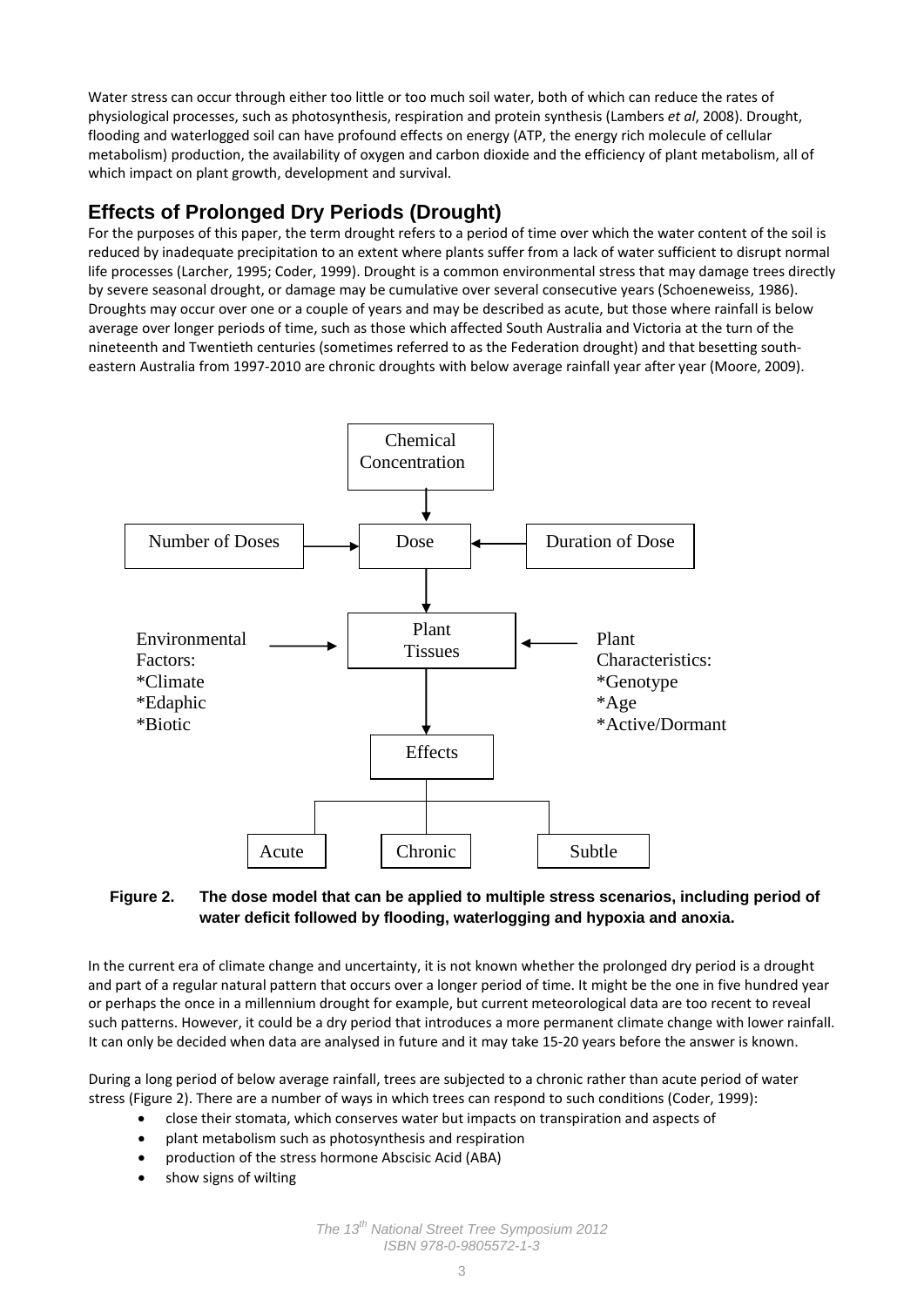- increase their root to shoot ratio by extending their roots system
- exploiting a greater soil volume and providing a greater opportunity for water uptake
- shed foliage, and even limbs, as a way of adjusting foliage surface area to the reduced
- water availability
- altering their osmoregulatory environment by adjusting internal solute concentrations
- modifying turgor pressure (Figure 3)



#### **Figure 3. Some of the major effects of water deficit (drought) on trees.**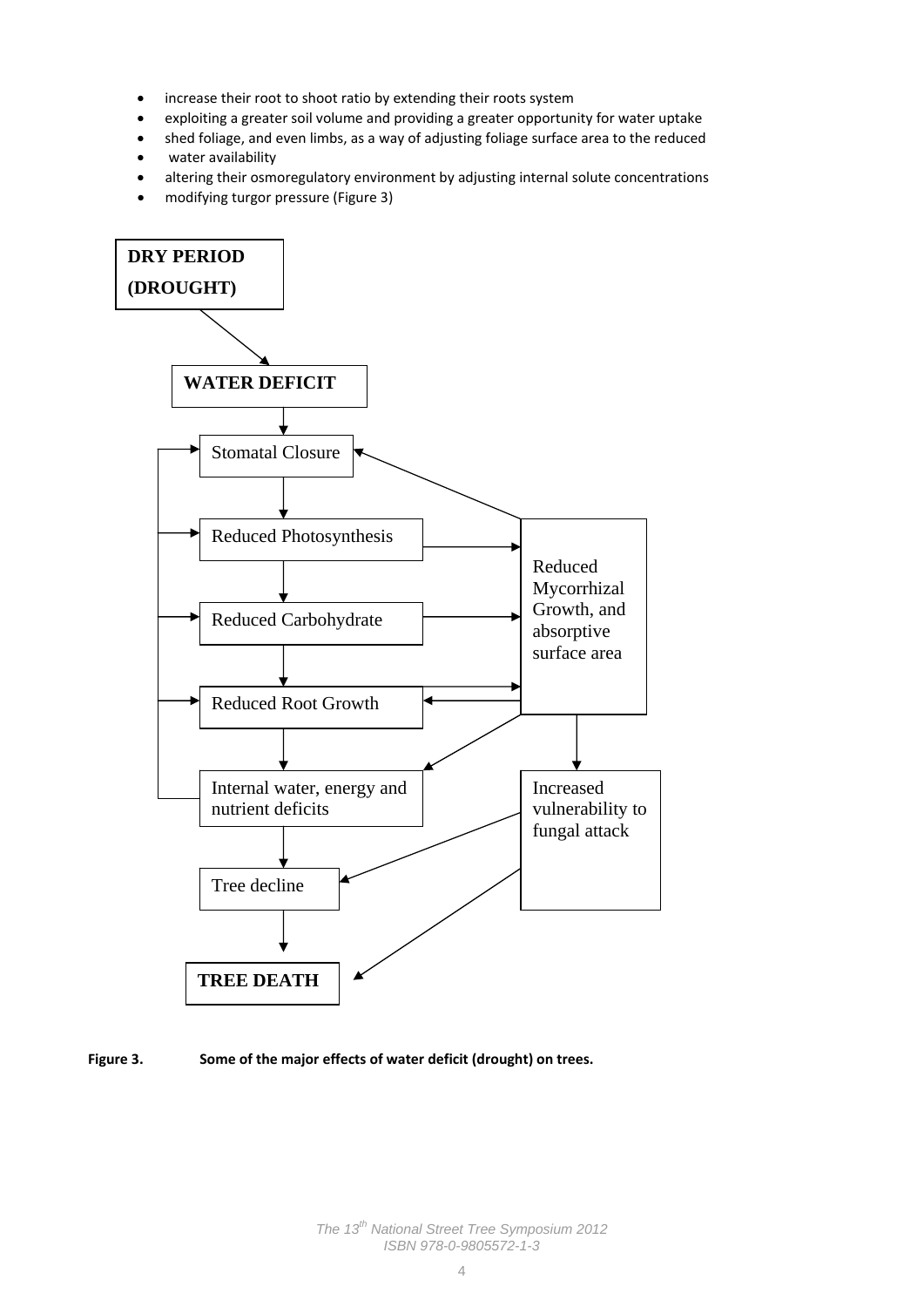Perhaps the best known response of trees, and plants in general, to low water availability and drought is complete or partial stomatal closure, which often occurs in the early stages of water deficit (Kujawski, 2011; Coder, 1999). This closure can be precipitated by the direct hydraulic effects of water scarcity, but often long before leaves wilt, the stress stimulates the production of ABA (Lambers et al, 2008). ABA is often described as the stress hormone and its synthesis from carotenoids can be triggered in the roots (Moore, 1998; Lambers et al, 2008). The hormone stimulates responses in other parts of the trees, one of which is stomatal closure in leaves (Larcher, 1995; Kujawski, 2011).

ABA is a significant hormone produced by roots in contact with drying soils. Soil drying increases the concentration of ABA in the xylem sap as well as in the leaves (Lambers *et al*, 2008) and as a consequence there can be a rapid stomatal closure which minimises water loss (Taiz and Zeiger 2010). It has been postulated that roots might sense drying soils because of ABA release into the soil (Lambers *et al*, 2008). Abscission of leaves is a significant long term adjustment that improves the trees chances of survival and results from enhanced synthesis of ethylene (Taiz and Zeiger, 2002). Leaf shedding in eucalypts is often observed (Pook, 1984) and reduces both transpirational surface area and photosynthetic activity. However, when water becomes available many eucalypt species re‐foliate rapidly and photosynthetic activity is restored.

With a focus on water conservation, stomatal closure by plants is usually seen as an efficient and effective response to water scarcity. However, it can come at a significant cost as the closure impacts on photosynthetic activity as carbon dioxide uptake is reduced, which then affects other metabolic processes (Kozlowski, Kramer and Pallardy, 1991). In some situations and for some species not all stomata will close. Trees that reduce stomatal conductance in the middle of the day may only close some of their stomata, whilst others remain open allowing uptake of carbon dioxide for photosynthesis (Lambers *et al*, 2008). Stomatal responses corresponding to pre‐drought conditions may not occur for a long period after rehydration (Coder, 1999).

As soils dry the tree may make osmotic adjustments either by taking more nutrients from the soil or by releasing more sugars (Lambers *et al*, 2008). Taking up more nutrients is difficult as the soils are dry and so the uptake of ions in solution is low and to increase the uptake would require extra energy. This is also difficult as photosynthetic activity has diminished due to complete or partial stomatal closure. However, most trees if they have not been stressed for too long have significant starch reserves stored in root cells, and also in the trunks and leaves.

If a tree has closed its stomata as a response to drought it can use carbohydrate stored as starch as a substrate for the maintenance of normal respiratory metabolism and function, provided there is sufficient gaseous exchange. Starch is readily broken down by amylase enzymes into its constituent glucose molecules. These not only provide a substrate for respiratory metabolism, but also a solute that helps maintain osmotic and water potential and osmoregulation within the tree and are part of the tree's response to drought stress. In making these osmotic adjustments, the tree can maintain cell turgor as the water potential of the soils decrease as they dry, which may allow the tree to take up more water in drying soil.

Drought also has a significant effect on turgor pressure which is not only affected by osmoregulatory components such as water potential but also by the level of cell wall elasticity. The more elastic the cell walls, the more water cells can hold and the longer the tissues can maintain turgor under water deficit. The loss of turgor can affect plant transport, but effects on osmoregulatory processes impact on cellular metabolism such as photosynthesis (Lambers *et al*, 2008). Turgor is lost when the hydrostatic pressure in the cell sap falls below atmospheric pressure and the cell walls collapse (Taiz and Zeiger, 2010).

Whether a tree reaches the turgor loss point can depend on the cell wall elasticity. Cell walls can be made more elastic by the actions of hormones such as auxins and ethylene (Taiz and Zeiger, 2010). The production of ethylene can be stimulated by the increased level of ABA. Trees may make the cell wall softer over a period of weeks. The adjusted elasticity allows transpiration to continue for longer before there is a loss of turgor, which permits metabolic processes such as photosynthesis to continue. While each cell may only hold a small amount of extra water, trees contain a great many cells and so the little bit of extra water in each cell might be the difference between the loss of turgor and survival.

Fine root growth occurs in spring and is dependent on soil moisture content. Water deficit in spring means that trees may not have been able to produce new fine roots for several years, which leads to a decline in root system health (May *et al*, 2012). Furthermore, under severe water deficit, the water tends to pull away from the surface of the fine absorbing roots (Kujawski, 2011) creating a gap which interferes in the continuum between the soil, plant and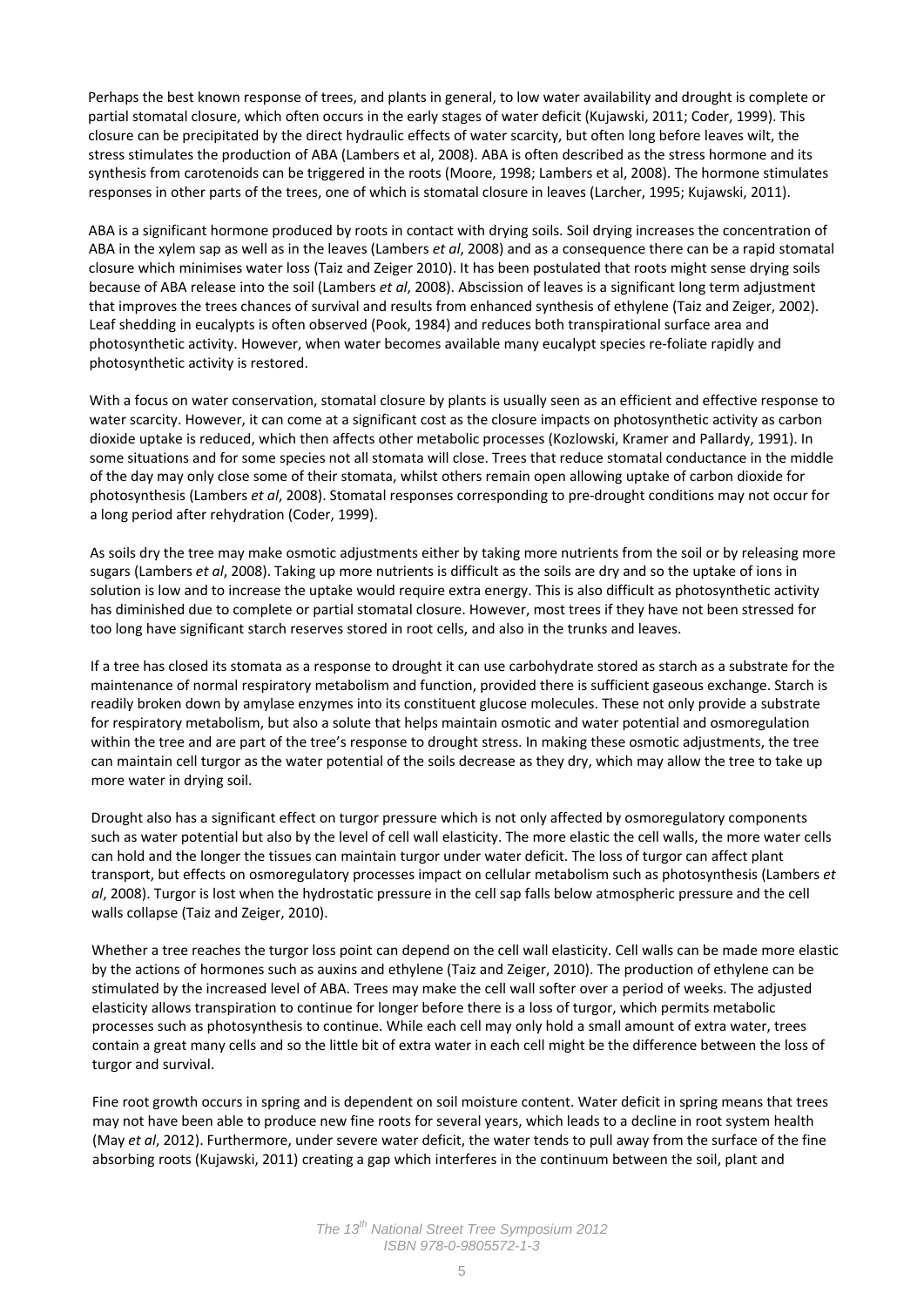atmosphere. If the plant continues to lose water in transpiration then the water is drawn from root cells causing shrinkage in the membranes and exacerbating the gap.

The overall effect of drought on a tree can be profound. Leaves tend to be smaller and thicker, xylem vessels are smaller, and the root:shoot ratio increases (Harris, Clark and Matheny, 2004). Drought can affect photosynthesis for weeks or months depending on the extent of the drought (Kozlowski *et al*, 1997). Foliage symptoms of water stress include, bending, rolling, mottling, scorching, chlorosis, and shedding of leaves as well as early autumn coloration. It may also cause dieback of twigs and branches in the extremities of the tree crowns (Coder, 1999). The width of growth rings for drought years will be narrower, because cambial growth slows or accelerates with rainfall. Furthermore, last season's supply of growth material and resources limits the current year's growth, so this year's drought will effect next year's cambial growth (Coder, 1999). So when water becomes limiting, tree growth is stunted.

Trees take time to recover photosynthetic activity and from permanent damage to stomata and root tips (Coder, 1999; Parent *et al,* 2008) and so become more prone to insect and disease attacks (Stolzy and Sojka, 1984). Drought stress can decrease resistance to trunk‐invading organisms such as wood borers, bark beetles, fungi, and vascular diseases (Schoeneweiss, 1986). This is typically described as secondary attack, where opportunistic fungi and insects, among them boring insects and bark beetles, attack trees weakened by water stress (Schoeneweiss, 1986; Iles & Gleason, 2008). Drought also limits nutrient availability by preventing the absorption of essential nutrients. The tree may actually succumb 2 or 3 years later to what may have been considered an innocuous secondary infection or stress.

### **Effects of Flooding and Waterlogging**

Tree roots require aerated soil so the effects of flooding, even what might be considered short term inundation, can be injurious to trees (Schoeneweiss, 1986). Soil oxygen is displaced by water and the diffusion coefficient of oxygen in water is approximately 10,000 times lower than in the air, giving rise to hypoxia and anoxia (Niki, Takahashi and Gladish, 2011). If the water is not moving, the rate of diffusion can be even slower and the amount of dissolved oxygen in still water may fall to as little as 3% of that of a similar volume of air. This oxygen is rapidly used by respiring roots and aerobic microorganisms (Martens‐Mullaly, 2012). The impact of anoxia can be quite rapid, with the roots of some tree species starting to die within a few hours of being exposed to anaerobic conditions (Pallardy, 2008).

As in waterlogging, flooding leads to a reduced soil aeration which can result in tree roots respiring anaerobically (Figure 4). Not only is anaerobic respiration much less efficient than aerobic respiration in terms of ATP and energy production (approximately 5% as efficient), but it also produces lactic acid or ethanol, both of which are phytotoxic (Coder, 2011; Pallardy, 2008). These can kill delicate root cells containing root hairs and also reduce the growth of mycorrhizal fungi that are associated with all tree root systems.

The reduced energy output from anaerobic respiration may sustain a tree for short periods of time, but it consumes the carbohydrate reserves of the root tissues. If the period of waterlogging, flooding or anoxia extends over a long period of time, it can deplete these reserves completely (Figure 5). This effectively starves the root system and there is a cessation of root tip growth as root tip elongation requires oxygen (Pezeshki, 1991). Many tree species that are tolerant of flooding continue to undertake glycolysis for the production of energy, but they must have substantial carbohydrate reserves to survive. Furthermore, many plants switch metabolism to the production of about 20 anaerobic stress proteins (ANPs) that enable energy generation independent of oxygen availability when oxygen is limiting.

The loss of fine roots, root hairs and perhaps more importantly mycorrhizal fungi can have a profound impact on the trees capacity for absorbing water and nutrients. This can manifest itself in the tree displaying symptoms that are very similar to those of drought – wilting, leaf chlorosis and leaf shedding. The reason for these symptoms is the loss of absorbing surface area. This scenario often leads home gardeners, and even professionals who have failed to check soil moisture conditions, to apply water to already stressed trees in the mistaken belief that they are suffering from a lack of water.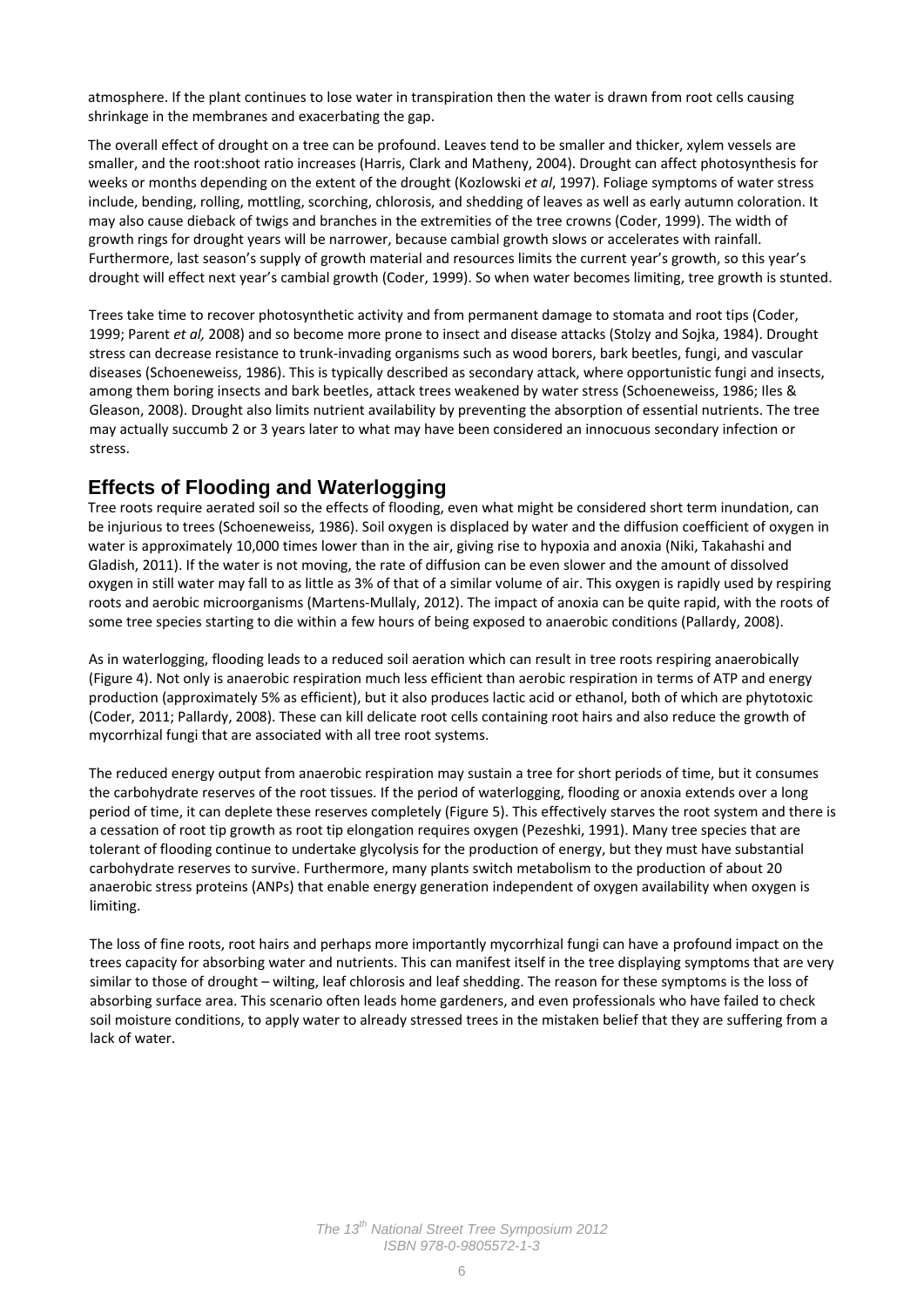

**Figure 4. Aerobic and anaerobic respiratory metabolism. Under hypoxic and anoxic soil conditions, ethanol and lactic acid are produced both of which are phytotoxic.**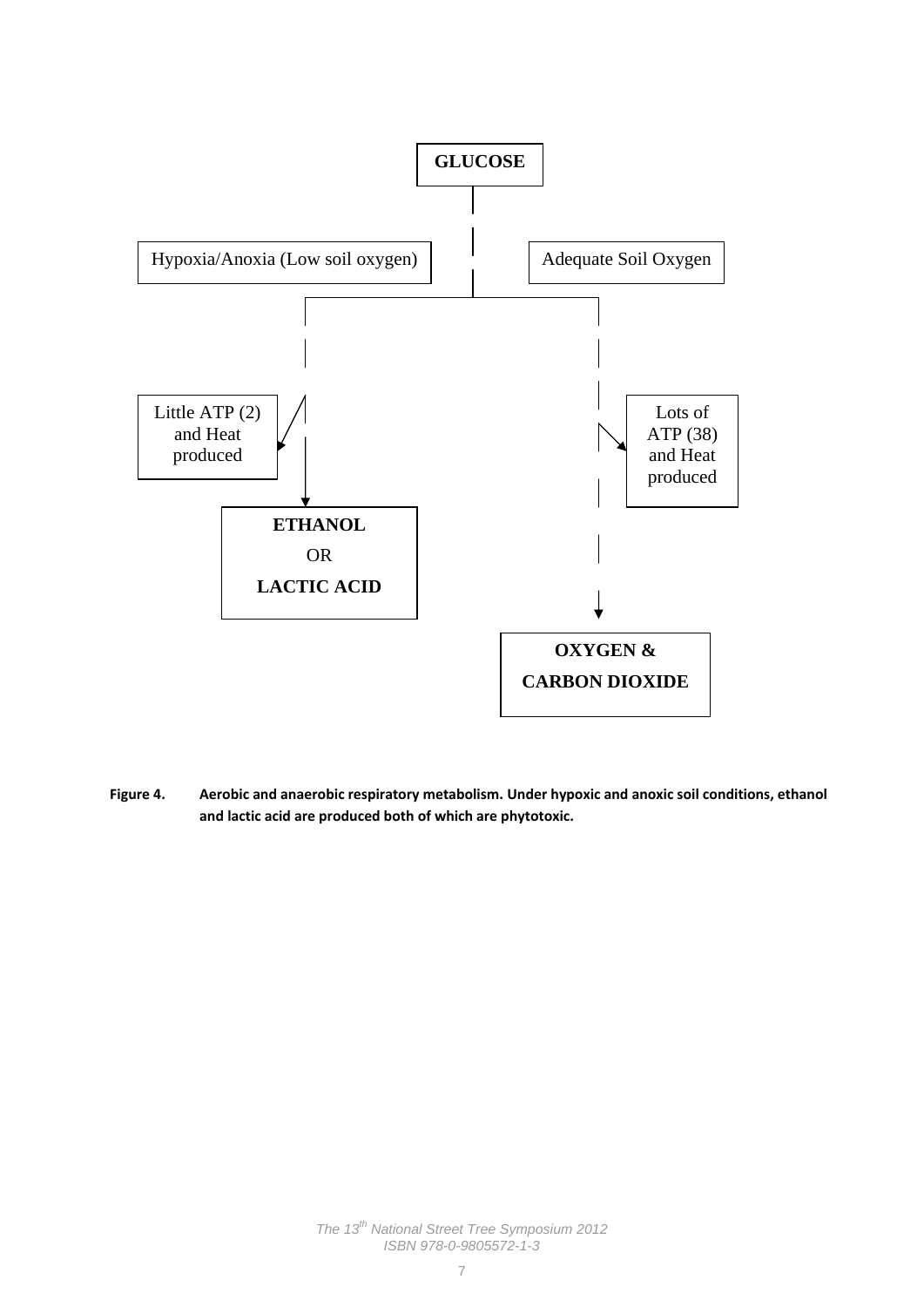

#### **Figure 5. The effects of flooding on soil and some of the metabolic, physiological, morphological and anatomical modification and responses of trees (modified and extended from Parent** *et a***l, 2008).**

However, it should not be forgotten that flooding, water‐logging and anoxia can also lead to high levels of ethanol, lactic acid, hydrogen sulphide, carbon dioxide, ethylene, methane, nitrogen, sulphur and cyanogenic compounds in soils, some of which are toxic to trees or influence plant growth and function (Martens‐Mullaly, 2012; Iles and Gleason, 2008). The longer the period of inundation persists, the poorer the soil conditions and the more rapidly and significantly the health of the tree deteriorates.

Trees that have been flooded may be more prone to windthrow and total tree failure because of the loss of root mass. Furthermore, if the soils remain wet, soil strength is diminished and combined with a loss of root mass, tree failure in strong winds is more likely. This situation can be made worse by the deposition of a layer of fine silt and mud by flood waters (Iles and Gleason, 2008), which like any fill placed over the root system can stress a tree due to changes in the edaphic environment. The strong currents and soil particles suspended in flood waters can erode soil from the base of trees, exposing tree roots, which are then more vulnerable to drying, mechanical injury and windthrow (Iles and Gleason, 2008).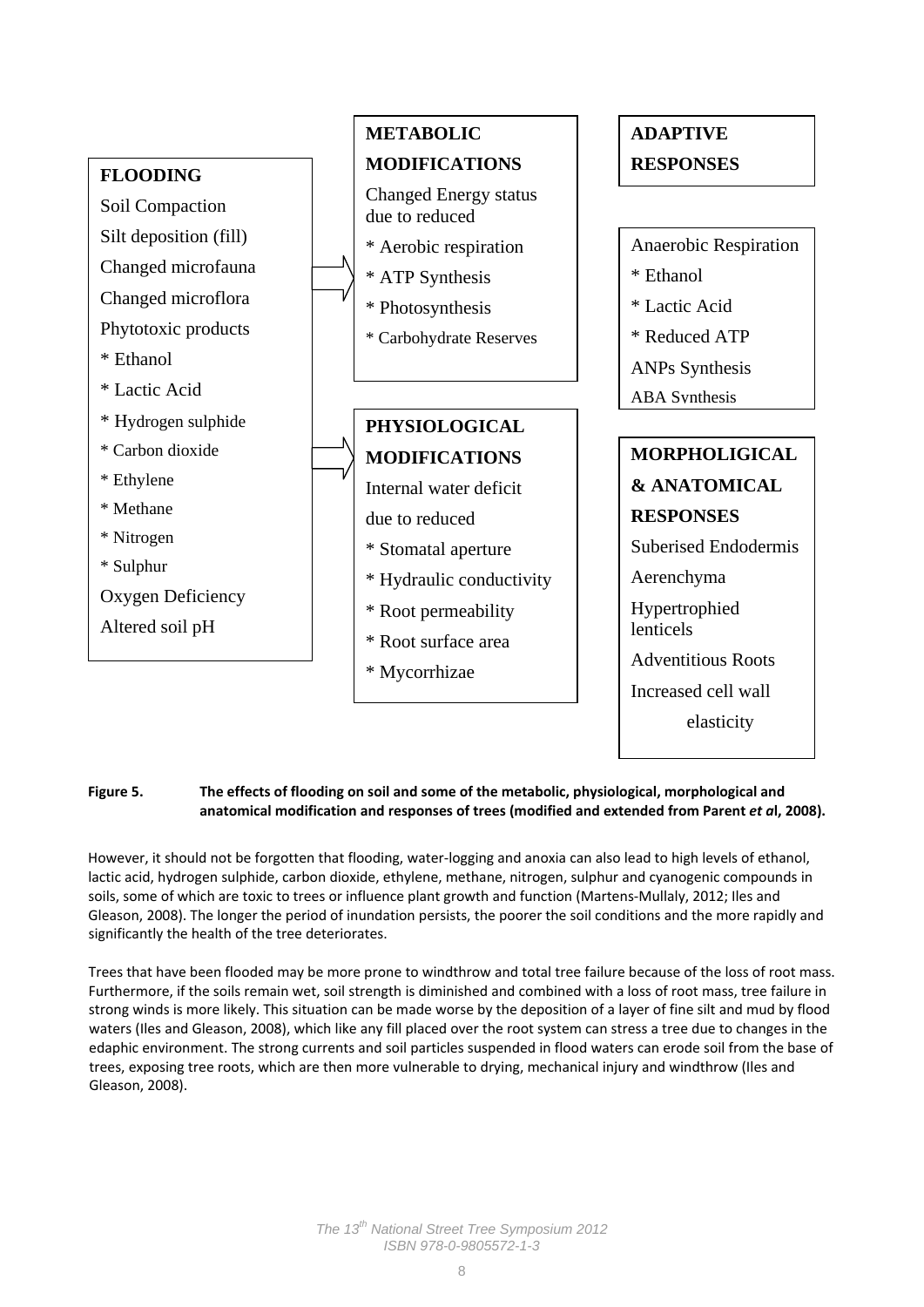

#### Figure 6. Some of the major effects of flooding and waterlogging that lead to hypoxia and anoxia of trees.

Flooding that leads to soil anoxia and anaerobiosis adversely affects the shoot growth of trees by inhibiting internode elongation and the formation and expansion of leaves. Flood induced chlorosis can lead to premature senescence and abscission (Kozlowski, Kramer and Pallardy, 1991). Experiments with potted plants showed reduced height and growth in many flooded conifers and broad leaved trees (Kozlowski, Kramer and Pallardy, 1991). The effects of flooding on growth are not just due to the effects of oxygen. Mineral uptake can be reduced (Kozlowski, 1984) as a consequence of the decline in active transport due to the reduced rate of respiration and roots may lose minerals by leaching (Pallardy 2008).

As for most environmental stresses, flooding during the growing season when there is active tree growth is more harmful to trees than flooding during dormant periods (Figure 6). During the growing season and over summer, higher soil temperatures can also result in more rapid changes in soils that also impact upon root and tree growth. Trees weakened by flooding stress are also prone to secondary infections by fungi, such as cankers and insects (Iles and Gleason, 2008).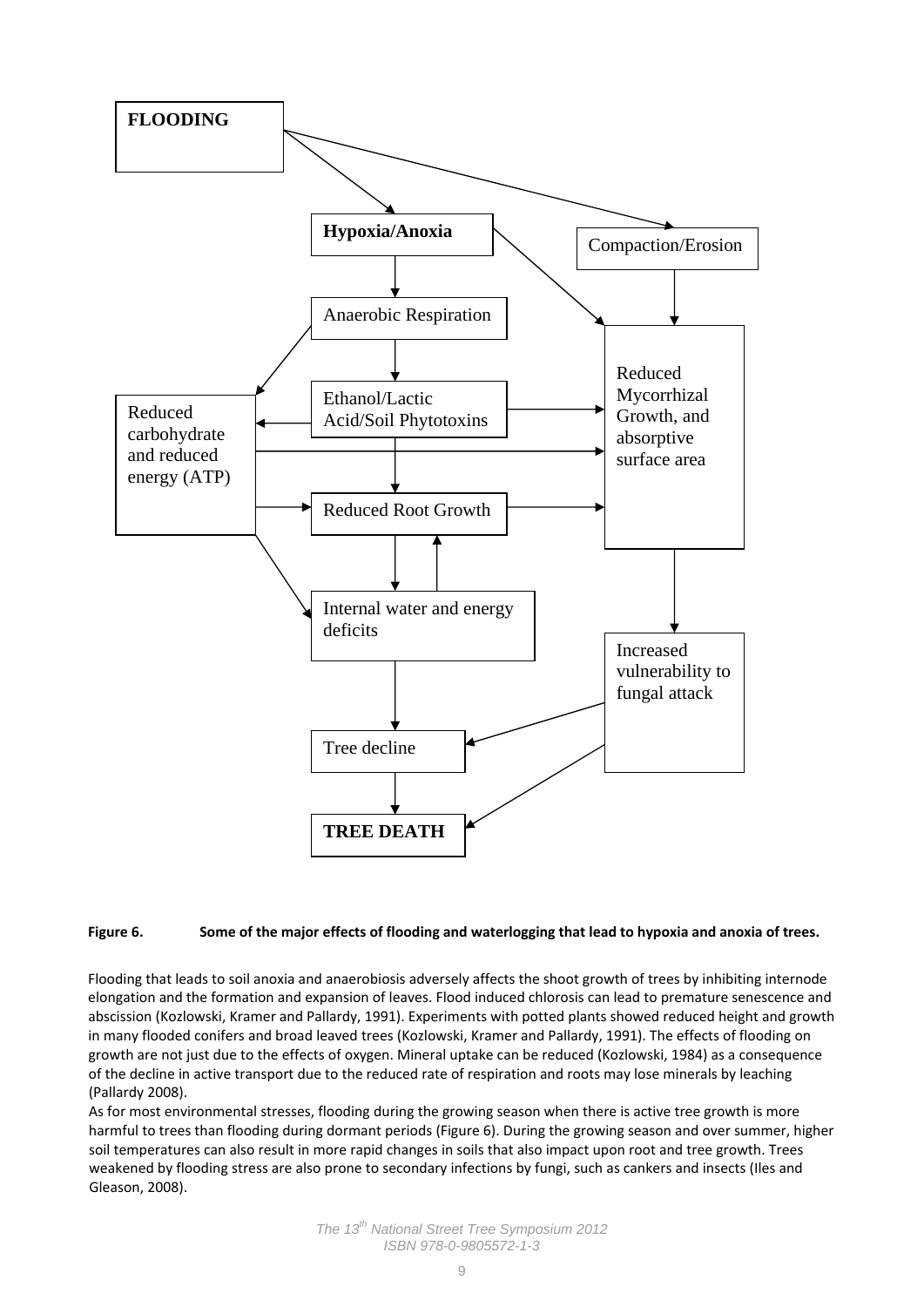# **Flooding following Drought**

The compounding effects of different stresses on tree health are well documented (Moore, 1999). Trees may survive one environmental stress, but often succumb to a second dose of stress that might be applied simultaneously or sequentially. The dose model that considers the level of a particular stress, its duration and the number of doses in relation to the plant and its environment (Figure 2) is useful in considering this phenomenon (Moore, 1999). In southeastern Australia, the long period of below average rainfall was followed by a period of higher than average rainfall that exposed many trees to waterlogging, flooding or anoxia. Thus there is double dose of stress, and the following scenario may have unfolded (Figure 7):

Long Dry Period (drought):

- Over the long dry period (13 years) many trees were significantly impacted by water stress. As a consequence root growth was reduced and in many instances fine absorbing roots and absorbing surfaces were reduced
- The period of water stress also led to the depletion of root carbohydrate reserves as stomata were closed or other tree responses to dry soil conditions reduced or modified photosynthetic and respiratory metabolism
- Mycorrhizal growth also diminished due to the combined effects of the low soil water and a lack of carbohydrate supply from the stressed tree symbiotic partner
- The loss of fine absorbing roots and mycorrhizal associates rendered the trees prone to greater stress as the dry period extended and some of the plants died
- The loss of root carbohydrate reserves also delayed new root production when water became available as root growth was dependent on renewed photosynthetic activity
- Furthermore, the diminished mycorrhizal fungal populations associated with the trees rendered them susceptible to pathogen and other fungal attack as the defensive role played by the mycorrhizal partners was reduced
- Trees were then dying from fungal diseases, some of them rare and previously undescribed, after several years of below average rainfall

Coincident with the occurrence of the two La Nina years was an above average rainfall. This brought relief for many stressed trees and they recovered rapidly with restored canopies and leaf area indices. However, to the surprise of many people, some trees that had survived the dry period for over a decade died in the wetter and apparently better conditions. Perhaps the following scenario may explain these observations:

Flooding, waterlogging or hypoxia and anoxia:

- Stressed trees begin to regrow fine absorbing roots and mycorrhizal partners resume growth when soil moisture increases after the dry period
- The loss of root carbohydrate reserves delayed new root production when waterbecame available as root growth was dependent on renewed photosynthetic activity
- However, some trees with insufficient time to recover fine absorbing roots or the normal mycorrhizal density, experience waterlogged soils, flooding or periods of soil hypoxia and anoxia. They experience a second dose of stress
- These already stressed trees further deplete their carbohydrate reserves and so root growth ceases, water uptake even when water is abundant is reduced and metabolic processes such as photosynthesis and respiration are adversely affected
- The diminished mycorrhizal fungal populations associated with the trees again rendered them susceptible to pathogen and other fungal attack due to the reduced defensive role played by the mycorrhizal partners
- Trees then die from fungal diseases, and other pest attack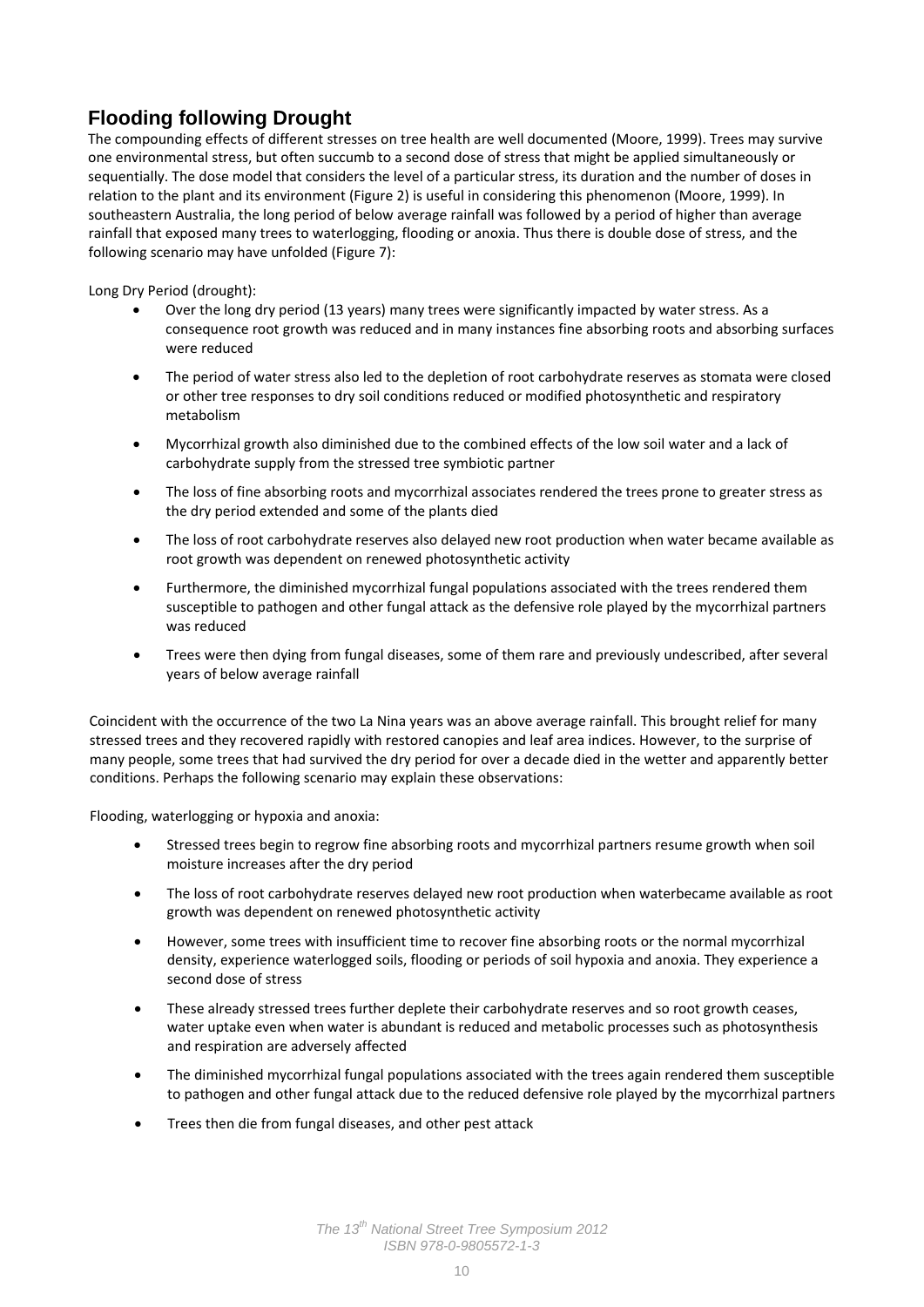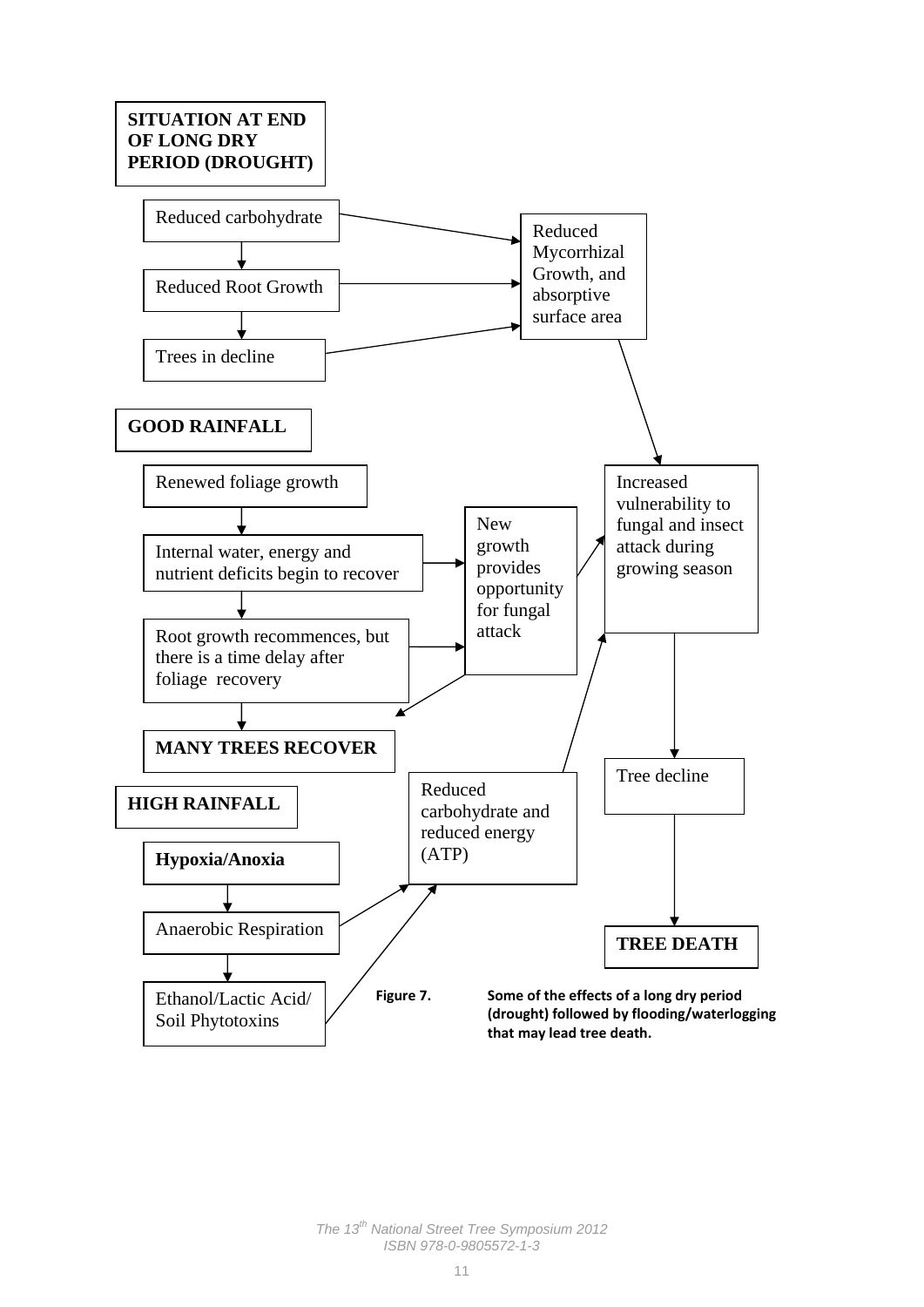## **Discussion**

Under the climate change predictions for south eastern Australia, there is likely to be a general decline in rainfall (usually estimated at 10‐15%), but the rainfall is more likely to be over late Spring and Summer. This means that the effective precipitation is likely to be less then the raw rainfall figure might suggest due to the higher rates of evaporation. While La Nina events will still occur, it is also likely that southeastern Australia will experience more droughts and prolonged dry periods.

In cities, the higher summer rainfall is likely to lead to local flooding which could affect urban trees through waterlogging and soil hypoxia and anoxia. Furthermore, a compounding factor could be that much of the open space in cities was once swampy or prone to flooding. Such land will be at risk as sea levels rise and with the tidal push back of rivers and streams, this land will be vital in local flood mitigation and stream flow retardation. Thus many local parks and open spaces will be prone to more regular flooding and waterlogging than in the past century, which in turn could impact on tree root systems. Many trees are also going to experience longer, warmer, dry periods followed by periods of high rainfall leading to flooding, water logging and soil anoxia.

Urban tree managers may wish to consider planning for an increased frequency of prolonged dry periods followed by bouts of high rainfall, waterlogging and flooding. Such a scenario could pose a significant threat to the health and viability of trees in those urban landscapes that form part of catchments and flood mitigation basins. Tree selection criteria that include endurance of waterlogging and hypoxic and anoxic soil conditions, particularly over summer would seem prudent. Proper forward planning could minimise the threats to trees in such situations and enhance their prospects of full life spans.

### **Acknowledgements**

The assistance of Dr Peter May and Ms E Moore, linguist, in reading the manuscript and making suggestions for its improvement is greatly appreciated. I also acknowledge the contribution of my students in the 2012 Graduate Certificate in Arboriculture, Urban Tree Growth and Function whose questions and essays on a related topic stimulated the writing of this paper.

### **References**

Coder K D (1999) *Drought Damage to Trees,* Warnell School of Forest Resources, The University of Georgia.

Coder C (2011) *Advanced Tree Biology: Photosynthesis and Respiration*. Outreach Monograph WSFN11‐21 Warnell School of Forestry and Natural Resources. University of Georgia.

Iles J and Gleason M (2008) *Understanding the Effects of Flooding on Trees,* Iowa State University.

Kozlowski T T, Kramer P J and Pallardy S G (1991) *The Physiological Ecology of Woody Plants,* Academic Press, San Diego.

Kozlowski T and Pallardy S (1997) *Physiology of Woody Plants*, 2nd ed, Academics Press, San Diego.

Kozlowski T T (1984) *Plant response to flooding of soil,* Bioscience 34: 162‐167.

Kramer P J and Kozlowski T T (1960) *Physiology of Trees,* McGraw Hill, New York.

Kujawski R (2011) *Long‐term Drought Effects on Trees and Shrubs,* University of Massachusetts Amherst.

Lambers H, Chapin III F S and Pons T L (2008) *Plant physiological Ecology* 2<sup>nd</sup> ed, Springer.

Larcher W (1995) *Physiological Plant Ecology,* 3rd Ed, Berlin, Springer‐Verlag.

Martens‐Mulla1y J (2012) *Floods wreak havoc with trees*, Hort Journal Australia, *(*4), pp.6‐8.

May P B, Livesley S J and Shears I (2012) *Managing and monitoring tree health and soil water status during extreme drought in Melbourne, Victoria*. Journal of Arboriculture and Urban Forestry (in press). Moore G M (1998) Tree Growth Regulators: Issues of Control, Matters ofManagement,Journal of Arboriculture, 24 (1), 10‐18.